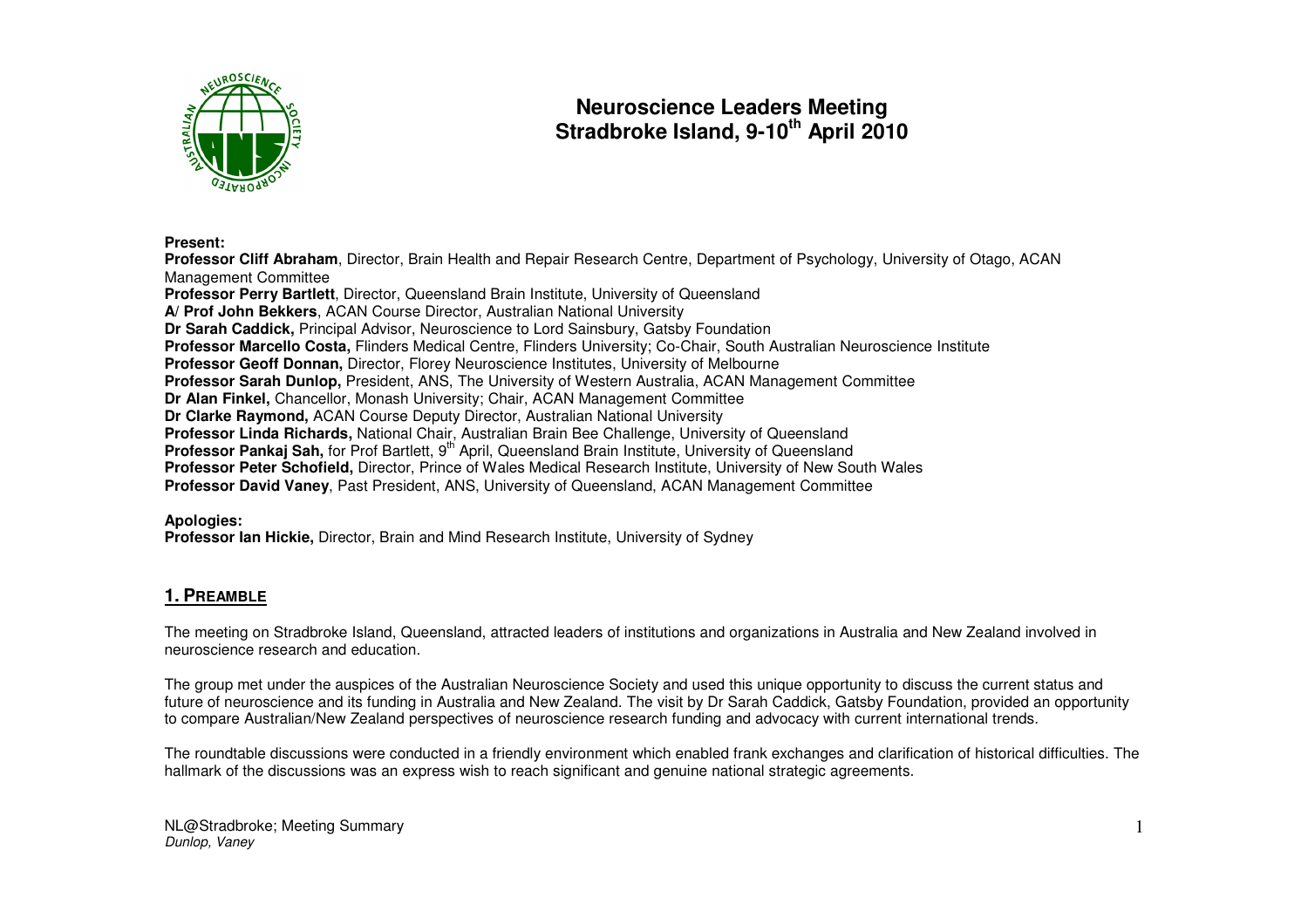# **2. IN PRINCIPLE AGREEMENTS**

During the discussions (outlined under 3 below), the group expressed a number of important in-principle agreements, namely that:

- $\triangleright$  ANS has long exercised a leadership role and, given its multiple strengths together with issues currently facing neuroscience research, is well placed to contribute towards forming a peak body for neuroscience in Australia and New Zealand.
- $\triangleright$  ANS represents, in the main, basic neuroscientists and does so for by far the majority (membership ~1,000) of neuroscientists in Australia and New Zealand. We act as a peak body by providing information dissemination services, membership support, coordination etc. ANS also provides advocacy and representation to the public (State based activities including Australian Brain Bee Competition etc). However, ANS does not represent views on neuroscience to government; rather, we leave lobbying to FASTS/ASMR. Furthermore, we do not have a broad membership of clinical neuroscientists and the professions such as neurology and psychiatry. A peak body would be expected to fulfil all of these roles and would be strengthened by representation that includes both basic and clinical neurosciences and the professions including neurology and psychiatry.
- $\triangleright$  The profile of neuroscience in Australia should be increased by taking a unified approach to neuroscience advocacy and education at all levels. ANS and the major neuroscience institutions should explore mechanisms to enable coordination of neuroscience advocacy and education.
- Existing and newly established Institutes (affiliated with Universities or Independent Institutes) and Institutes / Institutions / Virtual organisations encompassing neuroscience research in Australia and New Zealand (**APPENDIX I**) have proved highly effective in clustering neuroscientists and in leveraging existing structures to develop neuroscience research.
- The National Neuroscience Initiative (NNI) proposed by Neurosciences Australia to draw new funding for neuroscience should be broadly supported within the current budget and election cycles so as to maximise its chance of success.
- The roles of NSA beyond this period may depend on several factors, including the success of the NNI, the corporate governance of NSA, and possible changes in the size and scope of ANS activities.
- $\triangleright$  The leaders of the institutions that were represented will take these shared commitments to their constituencies.
- **3, DISCUSSION POINTS** The following summarises the group's discussions:

## **3A. The group identified a number of major issues facing neuroscience research in Australia**

 A recent analysis of NHMRC and ARC funding suggests that, based on Neuroscience and Clinical Neuroscience research codes, there has been a consistent relative decline in relative NHMRC neuroscience funding over last 5 years despite a significant increase in overall funds.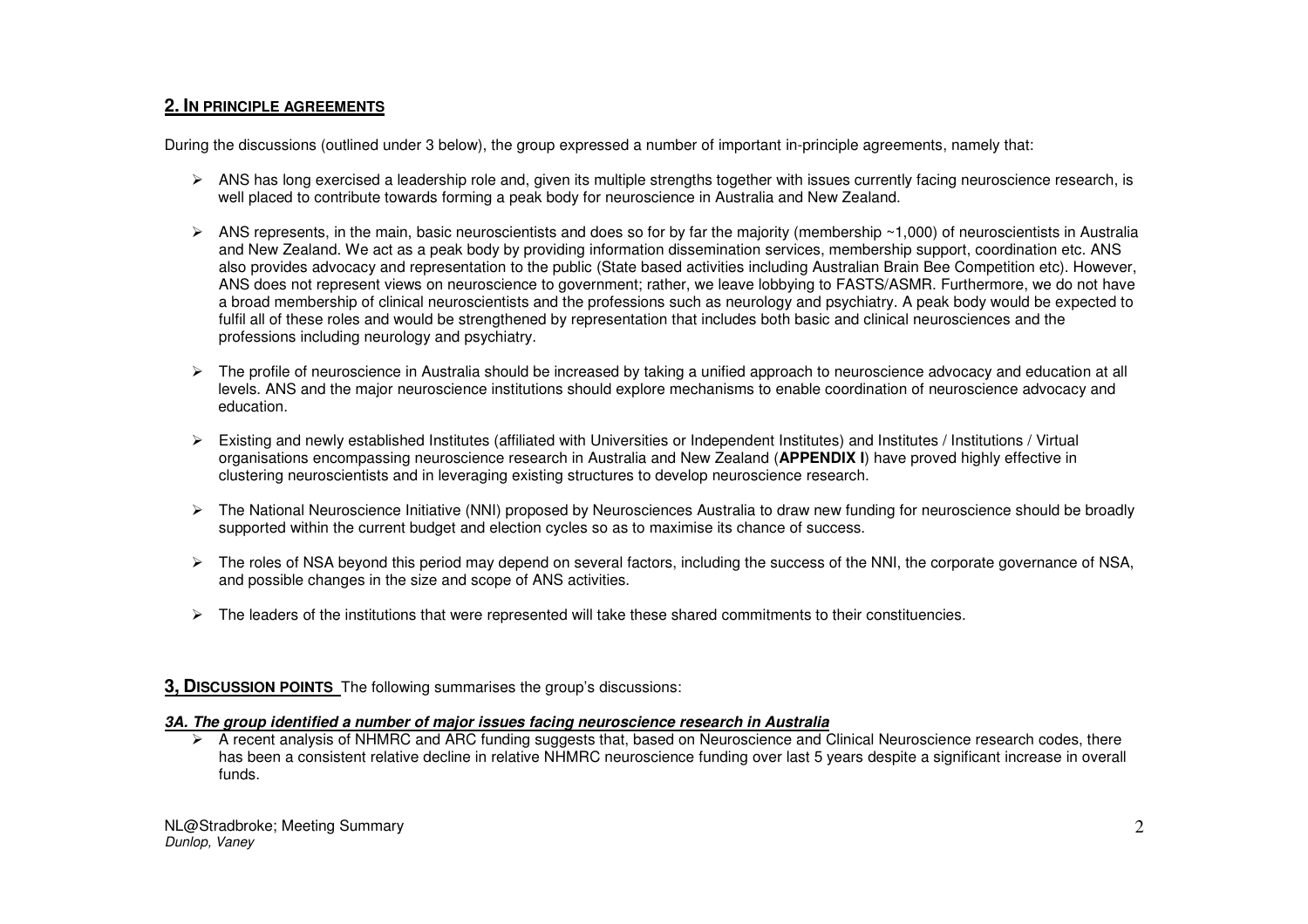The "Measuring Up" (NHMRC Publication, Butler and Henadeera, Attachment 1) was mentioned briefly but not discussed in detail since it was not available to the participants.

## **Post-meeting:**

 The executive summary of "Measuring Up" states that "....neuroscience remains the discipline with the lowest impact, albeit this time above the world benchmark".

Impact is defined as "Relative citation and journal impact".

 Relative citation impact is calculated by dividing the average number of citations per NHMRC publication in a given subfield by the average number of citations for all publications in that subfield, i.e. the world citation rate for that subfield. A relative citation impact of >1 indicates a higher/better position than the world average while <1.0 indicates a low performance. Ditto for journal impact.

- $\triangleright$  There is a lack of substantial setup funding for early career research fellows to help them establish their own labs.
- $\triangleright$  With some notable exceptions, Australian neuroscience research has operated largely in an environment that lacks philanthropic funding raising the question as to whether this avenue should be pursued further.
- $\triangleright$  Once full salaries are costed, there is little remaining funding to undertake experiments.

# **3B. The group discussed a number of issues facing the Australian Neuroscience Society**

On the website, the Society states the following:

# **"2. Object**

 2.1 The primary object of the Society shall be the advancement of the neurosciences by facilitating the dissemination of information pertaining to neuroscience, in teaching and research, by conducting meetings, seminars and lectures at local and national levels.

2.2 An additional object is the actual undertaking of research for the benefit of Australia, by clarifying the actions of the nervous system and how diseases of the nervous system can be treated. This may take the form of presenting novel data at workshops and / or the publishing of novel data generated by members of the Society."

# **Issues discussed:**

- $\triangleright$  ANS is the currently the peak body for Australian neuroscience since its membership of ~1000 represents the majority of basic neuroscientists as well as many engaged with clinical research. However, the Society does not have extensive links with the professions, such as neurology and psychiatry.
- The major role of the Society is to run its annual scientific meeting which it has accomplished highly successfully since 1981.
- $\triangleright$  An integrated role is the involvement in teaching. Although neuroscience teaching per se has attracted less interest at scientific meetings in recent years, the Society and its members have taken on additional roles in teaching, training and education: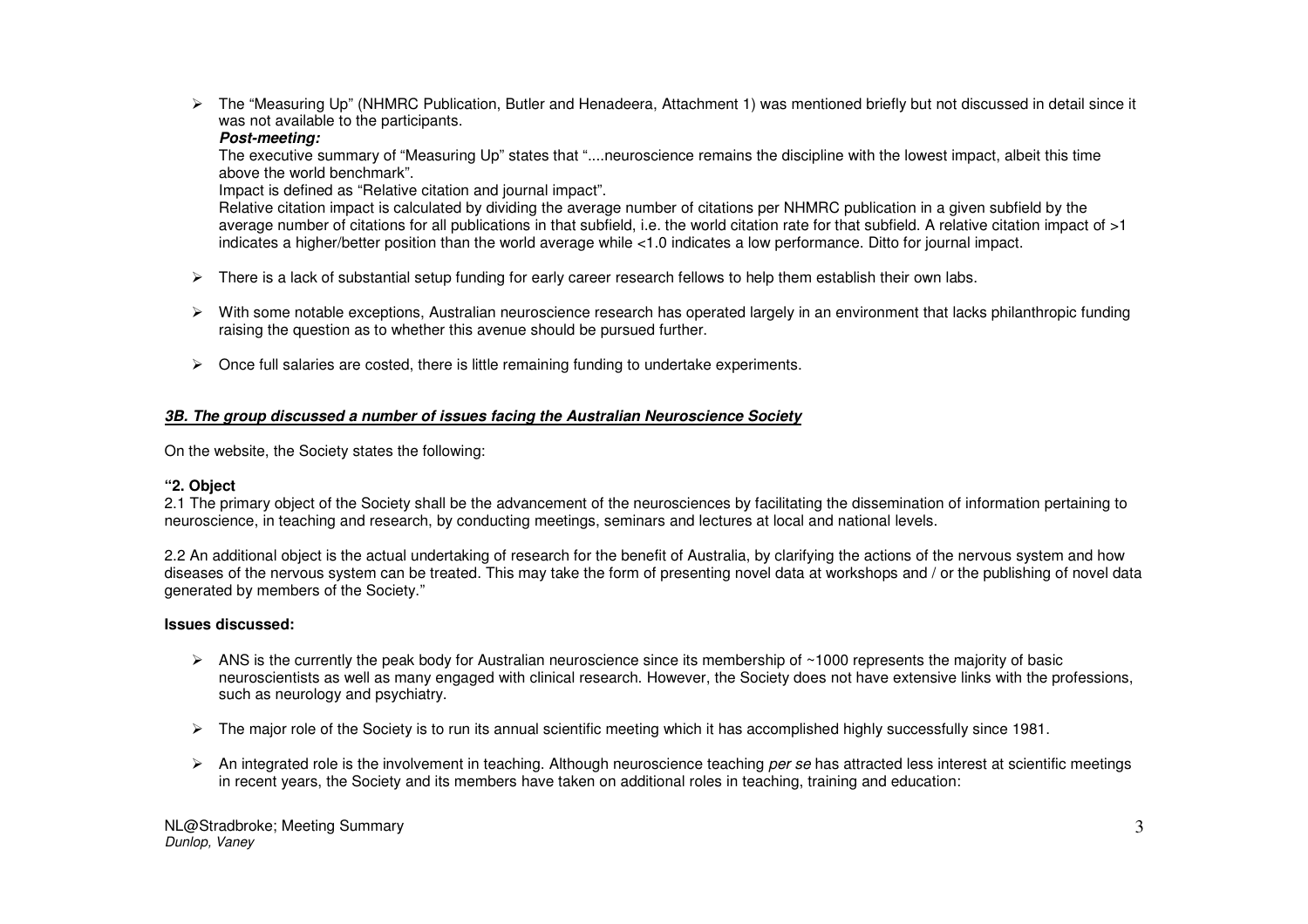- The Australian Course in Advanced Neuroscience (ACAN) became part of ANS in 2009. ACAN trains PhD students and postdocs in high-end electrophysiology and imaging techniques; it has an annual cost of ~\$130K pa, with contributions from ANS being \$20K in 2008 and 2009. The course runs at a loss ~\$75K pa, which is funded from the \$500K endowed by The Finkel Foundation.
- ANS supports the Australian Brain Bee Challenge (ABBC) which was started in 2006. ABBC costs about \$250K pa to run at the present time, with QBI contributing ~ \$135K, Australian participating States ~ \$60K, New Zealand ~\$42K and ANS ~\$15K pa.
- The membership is also regularly involved at the State level by contributing to Brain Awareness Week and Science Meets Parliament and, in addition, by delivering various public outreach lectures and events.
- $\triangleright$  The size of the Society is such that it is on a cusp: it is too small to afford a full-time Secretariat but is large enough to need professional staff to fulfill, and perhaps expand, its role as a national peak body.
- Additional roles for the ANS secretariat to fulfill the Society's role as a peak body might include:
	- Mapping the key strengths of Australasian neuroscience to raise our regional and international profile.
	- Public and professional communication including website development.
	- Year round advocacy and lobbying specifically for neuroscience given that FASTS and ASMR lobby generally for medical research.
	- Assistance with ACAN and ABBC.
	- Fundraising.
- Support was voiced regarding Institutional membership to provide funds for such a Secretariat. It was noted that introducing Institutional members and establishing a paid Secretariat would require changing the Constitution.

## **ACTIONS:**

**Sarah D and David** to report to the Mid Year Council Meeting, 28<sup>th</sup> June 2010.

**Sarah D** to canvass ANS Members' opinions regarding the role of ANS during her visits to various Institutions as President in 2010.

## **3C. The Group discussed the National Neuroscience Initiative (NNI) of Neurosciences Australia (NSA)**

- A summary document outlining the rationale to request \$100m over 5 years has been submitted to the Federal Government. The specific emphasis is on stroke dementia and depression with aim of decreasing disease burden, an e emphasis is on stroke, dementia and depression with aim of decreasing disease burden, an emphasis that was driven primarily by the Federal Government.
- $\triangleright$  The Group acknowledged the lack of a basic neuroscience component as part of the NNI.
- $\triangleright$  The Group noted that, despite having gained considerable buy-in, some neuroscientists and institutes had been cautious about the proposed but were nevertheless willing to werk together to pobiove greater representa proposal but were nevertheless willing to work together to achieve greater representation and move forward.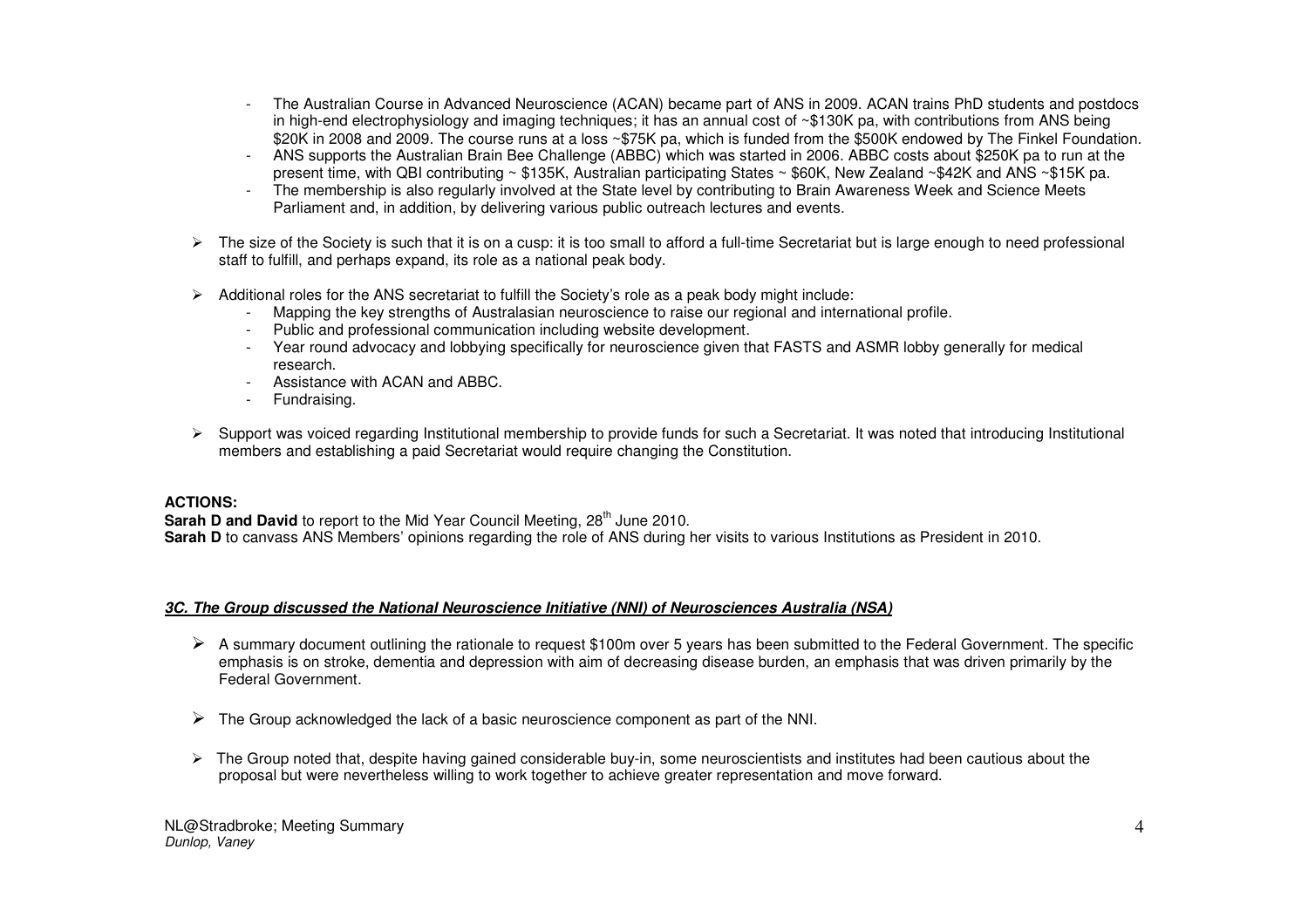- $\triangleright$  One potential risk voiced was that the initiative might not attract new funding, instead being sourced from within current NHMRC funds.
- $\triangleright$  The NNI is currently awaiting a decision in the May Budget, or possibly during the next Election, whereupon detailed projects would be developed.
- $\triangleright$  A number of other aspects were discussed including:
	- changes in the governance of NSA that might facilitate greater involvement of neuroscience organisations that are not presently members of NSA, including ANS
	- development of a basic neuroscience component parallel to the clinically oriented initiative
	- possible opportunities for leveraging associated money from New Zealand sources should collaborative research initiatives be identified and elaborated

## **3D. The Group undertook a "round table" to discuss current neuroscience strengths and interests**

- Themes included: adult stem cells, neuronal diversity, circuit development and plasticity, mental illness, neural development to aging, neural circuits to behaviour and development of advanced imaging tools.
- Two recurring and overarching themes were "plasticity" and "imaging", which encompass other current high-impact approaches such as the connectome and emergent properties from neural circuits to behaviour.
- $\triangleright$  Other themes might be identified with wider representation.
- $\triangleright$  One possible initiative that was discussed was to hold a workshop around current imaging techniques and plasticity. **Post-meeting:**

Alan Finkel and Sarah C have been developing this initiative. Further information will follow separately.

## **3E. Australian Neuroscience in a global context**

- $\triangleright$  The standing of Australian neuroscience globally was raised. It was agreed that more information was needed. **Post-meeting:** Sarah D undertook an analysis (**APPENDIX II**) based on the number of neuroscience papers that have been published in various countries (Bala and Gupta, 2010, Mapping of Indian Neuroscience Research: A scientiometric analysis of research output during 1999-2008. Neurology India 58:35-41) (Table 1).
- $\triangleright$  Numbers of neuroscience papers were expressed per capita (Australia ranks  $5<sup>th</sup>$  in the world for the number of neuroscience papers per capita, Table 2) and per GDP (Australia ranks  $1<sup>st</sup>$  in the world for the number of neuroscience papers per GDP, Table 3).
- $\triangleright$  These data are indicative only.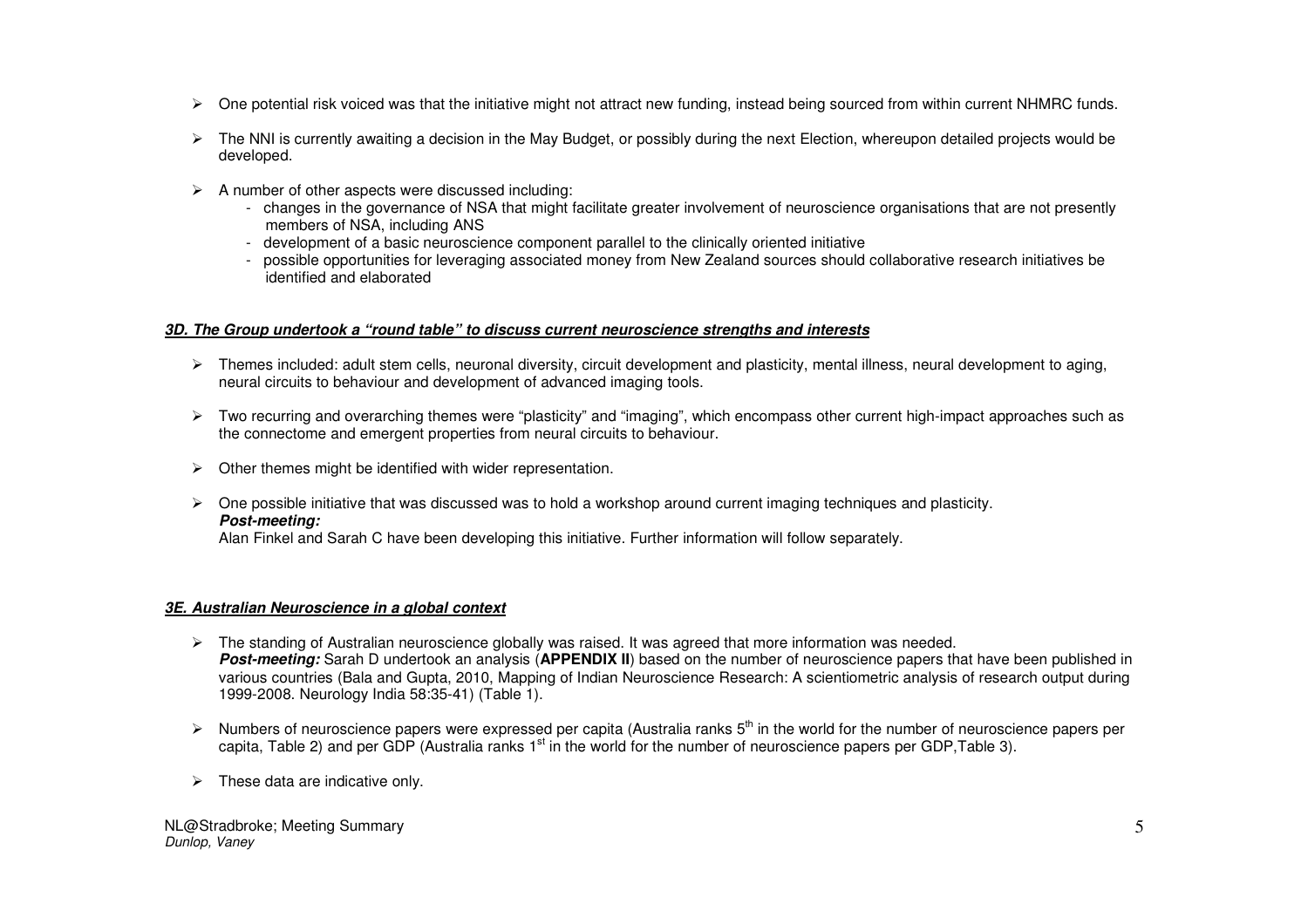**APPENDIX I: Neuroscience Institutes (affiliated with Universities or Independent Institutes) and Institutes / Institutions / Virtual organisations dedicated to neuroscience, or having dedicated neuroscience elements, in Australia and New Zealand.** (Note: Neuroscience research and teaching are also undertaken at wide range of University Schools and Departments not listed.)

#### **Australian Capital Territory:**

John Curtin School of Medical Research and Research School of Biology, ANU (combined as Eccles Institute of Neuroscience (EIN), currently virtual, real institute early 2012 with completion of new EIN building

#### **New South Wales:**

 Brain and Mind Institute, University of Sydney Children's Medical Research Institute Garvan Institute Hunter Medical Research Institute Prince of Wales Medical Research Institute, UNSW Schizophrenia Research Institute Macquarie University

#### **New Zealand:**

 Centre for Brain Research, University of Auckland Brain Health & Repair Research Centre and Centre for Neuroendocrinology, University of Otago Van der Veer Institute, Christchurch

#### **Queensland:**

 Eskitis Institute for Cell and Molecular Therapies, Griffith University Queensland Brain Institute, University of Queensland Queensland Institute of Technology Queensland Institute of Medical Research

#### **South Australia:**

 Flinders University South Australian Neurosciences Institute South Australian Health and Medical Research Institute (SAHMRI) University of Adelaide

#### **Tasmania:**

Menzies Research Institute, University of Tasmania

#### **Victoria:**

 Melbourne Brain Centre comprising Florey Neuroscience Institutes University of Melbourne Mental Health Research Institute Monash Neuroscience and Mental Health Network, Monash University Murdoch Children's Research Institute

#### **Western Australia:**

West Australian Neurosciences (UWA, Murdoch, Curtin, Edith Cowan)

NL@Stradbroke; Meeting Summary Dunlop, Vaney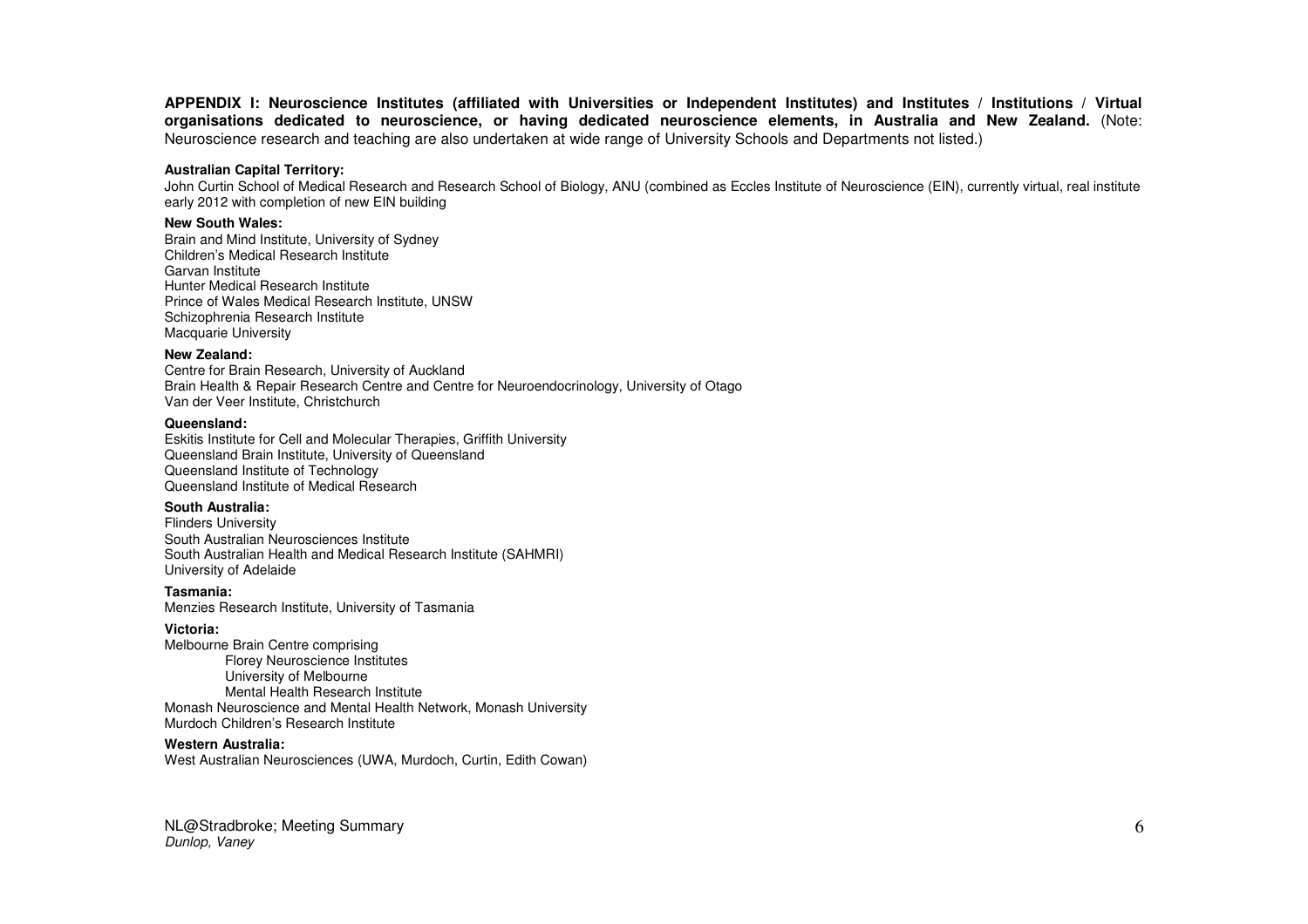# **APPENDIX II: Analysis of numbers of neuroscience papers by country per capita and by country per GDP**

**Table 1** Numbers of neuroscience papers.

 Adapted from: Bala & Gupta A Bala and BM Gupta, 2010. Mapping of Indian Neuroscience Research: A scientiometric analysis of research output during 1999-2008.

http://www.neurologyindia.com/article.asp?issn=0028-3886;year=2010;volume=58;issue=1;spage=35;epage=41;aulast=Bala#

| Country            | <b>Number of</b> | % share of  | <b>Rank 2008</b> |
|--------------------|------------------|-------------|------------------|
|                    | neuroscience     | papers 2008 |                  |
|                    | papers 2008      |             |                  |
| <b>USA</b>         | 18,359           | 35.09       | $\mathbf{1}$     |
| UK                 | 5665             | 10.72       | $\overline{c}$   |
| Germany            | 4664             | 8.83        | 3                |
| Japan              | 3544             | 6.71        | $\overline{4}$   |
| Canada             | 3237             | 6.13        | $\overline{5}$   |
| <b>Italy</b>       | 2845             | 5.38        | $\overline{6}$   |
| <b>France</b>      | 2697             | 5.10        | $\overline{7}$   |
| China              | 2534             | 4.79        | 8                |
| <b>Netherlands</b> | 1830             | 3.46        | $\overline{9}$   |
| <b>Australia</b>   | 1786             | 3.38        | 10               |
| <b>Spain</b>       | 1579             | 2.99        | $\overline{11}$  |
| <b>Brazil</b>      | 1257             | 2.38        | 12               |
| <b>Switzerland</b> | 1156             | 2.19        | 13               |
| Columbia           | 1063             | 2.01        | 14               |
| <b>South Korea</b> | 1051             | 1.99        | $\overline{15}$  |
| <b>Sweden</b>      | 987              | 1,87        | 16               |
| <b>Israel</b>      | 900              | 1.70        | 17               |
| <b>Belgium</b>     | 739              | 1.40        | 18               |
| India              | 715              | 1.35        | 19               |
| <b>Turkey</b>      | 694              | 1.31        | $\overline{20}$  |
| <b>Taiwan</b>      | 615              | 1.16        | $\overline{21}$  |
| <b>Denmark</b>     | 535              | 1,01        | 22               |
| <b>Austria</b>     | 485              | 0.92        | 23               |
| <b>Finland</b>     | 452              | 0.85        | 24               |
| <b>Poland</b>      | 419              | 0.79        | 25               |
| <b>Russia</b>      | 405              | 0.77        | 26               |
| World              | 52836            |             |                  |